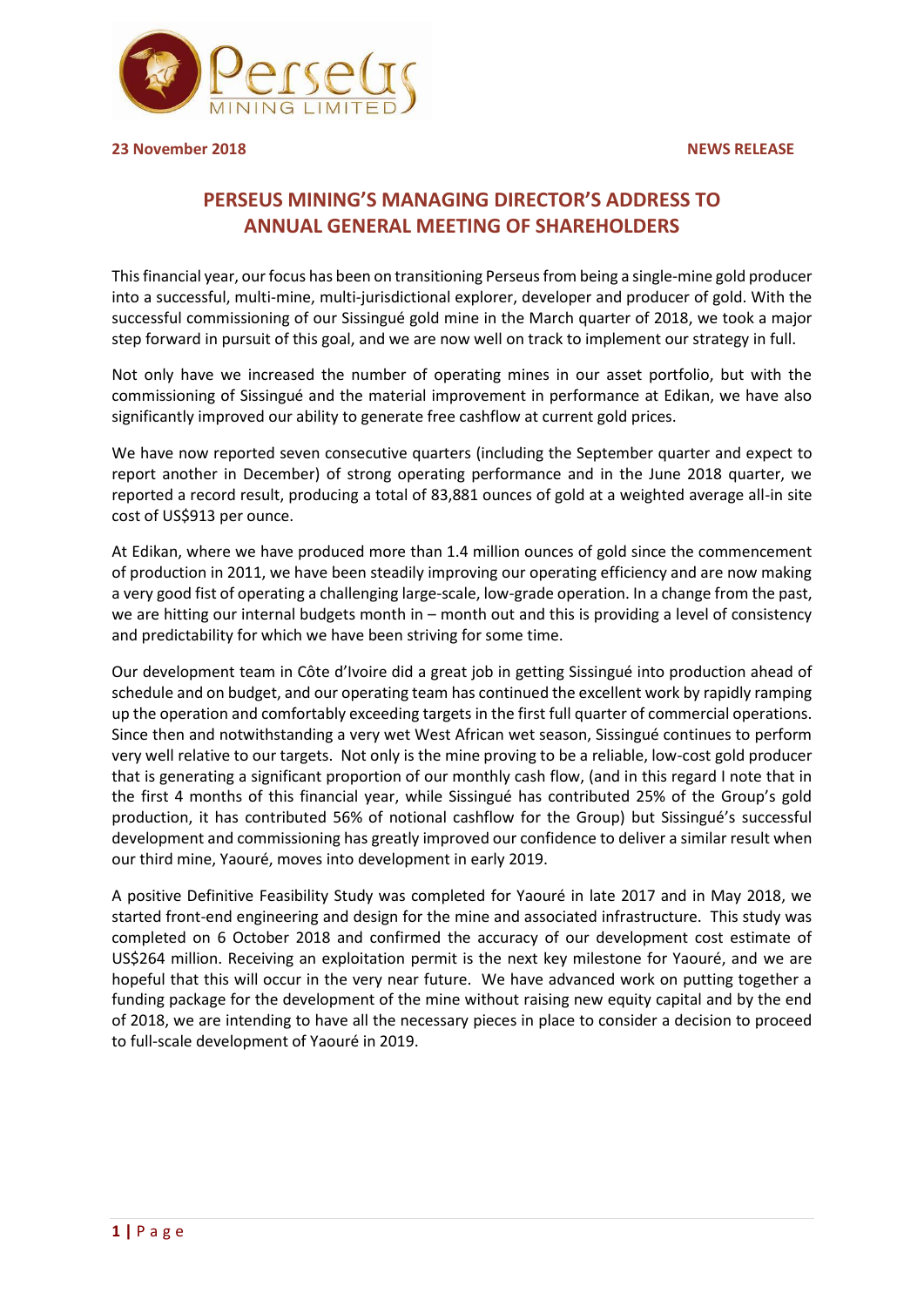

Meanwhile, we continue to explore across all three of our properties, confident of adding more gold Resources and Reserves to our inventory. At Sissingué, we have identified three priority exploration targets which have the potential to become satellite deposits that could extend the mine life. At Yaouré, we have achieved exploration success adjacent to the proposed open pits and we expect to announce an increase in Mineral Resources later this year. We have also had further success in identifying additional mineralization to the north east of the one of our proposed open pits and will continue to explore in this area with the aim of delineating a further ore body in the future.

We have also completed a scoping study of an underground mining operation at Yaouré that indicates that an underground operation is feasible at current gold prices by driving off the bottom of the currently planned CMA open pit. We plan to advance this work to Preliminary Feasibility Stage in the not too distant future. In Ghana, we are focused on following up geophysical targets located at depth between the two currently known Esuajah north and south deposits. Some exciting preliminary results have recently been returned which materially enhance the prospect of further discoveries of gold at depth, leading to a possible extension of the currently expected life of Edikan. In fact, we announced earlier this week that drilling on the Esuajah Gap prospect between the Esuajah North and Esuajah South deposits, has confirmed the existence of a significant mineralised granite body and based on drill results returned to date, Esuajah Gap exhibits similarities to both the Esuajah North and Esuajah South deposits that originally contained 475,000 ounces and 391,000 ounces of gold in Proved and Probable Ore Reserves respectively.

Each of the above achievements is the result of outstanding efforts by our teams in Ghana, Cote d'Ivoire and Australia and I am very pleased to welcome the leaders of our Ghanaian and Ivorian teams to this event here in Perth today.

While we have worked hard to improve the quality of our physical assets in 2018, a similar level of effort has gone into developing and encouraging our people, without whom the very much improved performance of our business would not have occurred. I sincerely thank each and every one of our employees for their efforts and look forward to continuing to work collaboratively to achieve our goals in periods to come.

In retrospect, I expect that 2018 will be judged as a watershed year for Perseus, where we moved beyond the challenges of prior years and established the platform for delivering future success and long-awaited returns for our very patient and supportive shareholders, for many years to come.

Thank you and I will now take any questions that you may have.

## **Jeff Quartermaine**

## **Chief Executive Officer and Managing Director**

To discuss any aspect of this announcement, please contact:

| <b>Managing Director:</b>           | Jeff Quartermaine at telephone +61 8 6144 1700 or email<br>jeff.quartermaine@perseusmining.com;        |
|-------------------------------------|--------------------------------------------------------------------------------------------------------|
| <b>General Manager BD &amp; IR:</b> | Andrew Grove at telephone +61 8 6144 1700 or email<br>andrew.grove@perseusmining.com                   |
| <b>Media Relations:</b>             | Nathan Ryan at telephone +61 4 20 582 887 or email<br>nathan.ryan@nwrcommunications.com.au (Melbourne) |